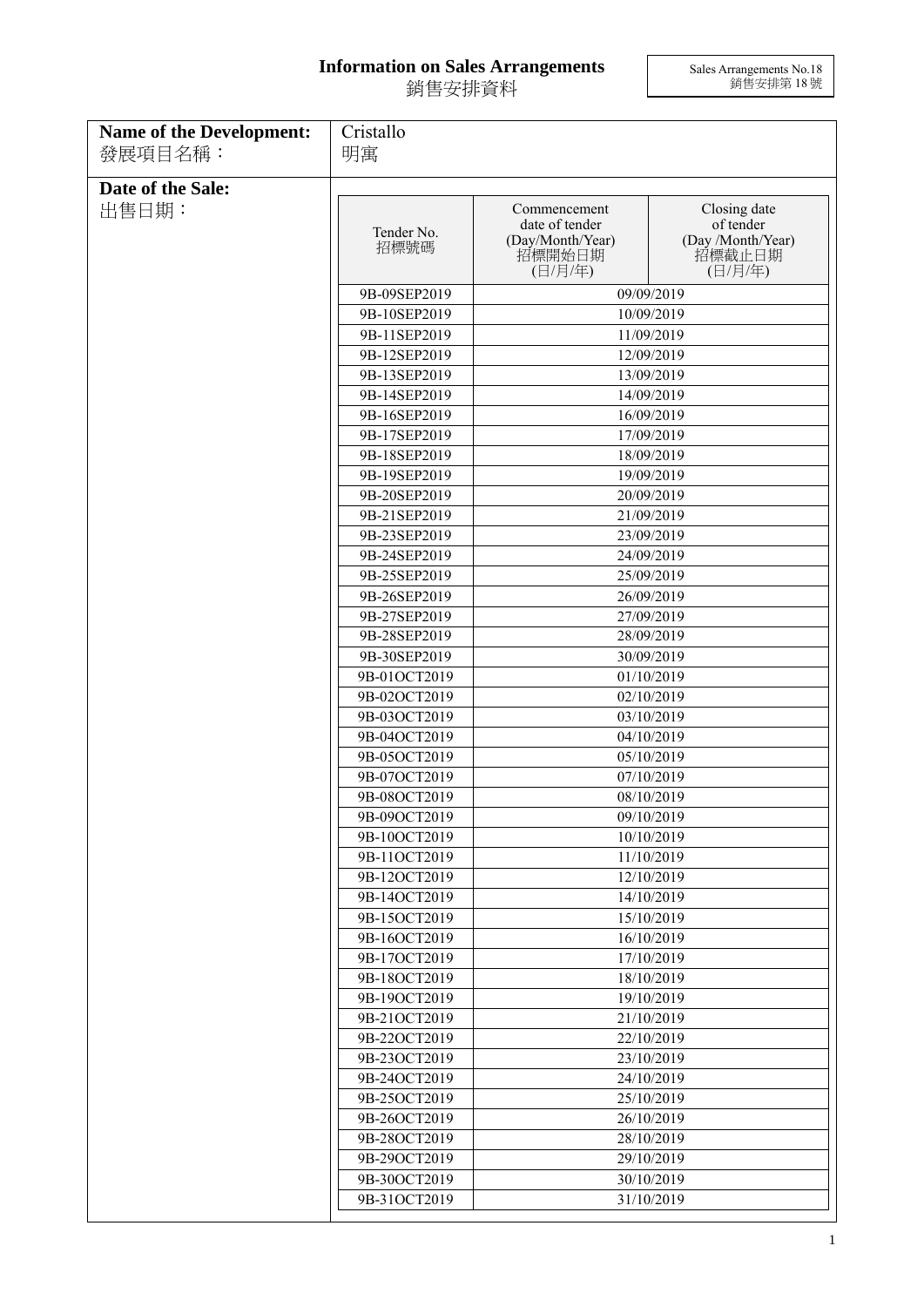| <b>Time of the Sale:</b> |                              |                                                |                                        |
|--------------------------|------------------------------|------------------------------------------------|----------------------------------------|
| 出售時間:                    | Tender No.<br>招標號碼           | Commencement<br>time of tender<br>招標開始時間       | Closing time<br>of tender<br>招標截止時間    |
|                          | 9B-09SEP2019                 | 11:00 a.m. 上午 11時                              | 12:00 noon 正午 12時                      |
|                          | 9B-10SEP2019                 | 11:00 a.m. 上午11時                               | 12:00 noon 正午 12時                      |
|                          | 9B-11SEP2019                 | 11:00 a.m. 上午 11時                              | 12:00 noon 正午 12時                      |
|                          | 9B-12SEP2019                 | 11:00 a.m. 上午11時                               | 12:00 noon 正午 12時                      |
|                          | 9B-13SEP2019                 | 11:00 a.m. 上午 11時                              | 12:00 noon 正午 12時                      |
|                          |                              | 11:00 a.m. 上午11時                               | 12:00 noon 正午 12時                      |
|                          | 9B-14SEP2019                 | 11:00 a.m. 上午 11時                              | 12:00 noon 正午 12時                      |
|                          | 9B-16SEP2019<br>9B-17SEP2019 | 11:00 a.m. 上午 11時                              | 12:00 noon 正午 12時                      |
|                          | 9B-18SEP2019                 | 11:00 a.m. 上午 11時                              | 12:00 noon 正午 12時                      |
|                          | 9B-19SEP2019                 | 11:00 a.m. 上午 11時                              | 12:00 noon 正午 12時                      |
|                          | 9B-20SEP2019                 | 11:00 a.m. 上午 11時                              | 12:00 noon 正午 12時                      |
|                          |                              | 11:00 a.m. 上午11時                               | 12:00 noon 正午 12時                      |
|                          | 9B-21SEP2019                 | 11:00 a.m. 上午 11時                              | 12:00 noon 正午 12時                      |
|                          | 9B-23SEP2019                 | 11:00 a.m. 上午11時                               | 12:00 noon 正午 12時                      |
|                          | 9B-24SEP2019                 |                                                | 12:00 noon 正午 12時                      |
|                          | 9B-25SEP2019                 | 11:00 a.m. 上午 11時                              |                                        |
|                          | 9B-26SEP2019                 | 11:00 a.m. 上午 11時                              | 12:00 noon 正午 12時                      |
|                          | 9B-27SEP2019                 | 11:00 a.m. 上午 11時                              | 12:00 noon 正午 12時                      |
|                          | 9B-28SEP2019                 | 11:00 a.m. 上午 11時                              | 12:00 noon 正午 12時                      |
|                          | 9B-30SEP2019                 | 11:00 a.m. 上午 11時                              | 12:00 noon 正午 12時                      |
|                          | 9B-01OCT2019                 | 11:00 a.m. 上午 11時                              | 12:00 noon 正午 12時                      |
|                          | 9B-02OCT2019                 | 11:00 a.m. 上午 11時                              | 12:00 noon 正午 12時                      |
|                          | 9B-03OCT2019                 | 11:00 a.m. 上午 11時                              | 12:00 noon 正午 12時                      |
|                          | 9B-04OCT2019                 | 11:00 a.m. 上午 11時<br>11:00 a.m. 上午 11時         | 12:00 noon 正午 12時<br>12:00 noon 正午 12時 |
|                          | 9B-05OCT2019<br>9B-07OCT2019 | 11:00 a.m. 上午 11時                              | 12:00 noon 正午 12時                      |
|                          | 9B-08OCT2019                 | 11:00 a.m. 上午11時                               | 12:00 noon 正午 12時                      |
|                          | 9B-09OCT2019                 | 11:00 a.m. 上午 11時                              | 12:00 noon 正午 12時                      |
|                          | 9B-10OCT2019                 | 11:00 a.m. 上午 11時                              | 12:00 noon 正午 12時                      |
|                          | 9B-11OCT2019                 | 11:00 a.m. 上午11時                               | 12:00 noon 正午 12時                      |
|                          | 9B-12OCT2019                 | 11:00 a.m. 上午 11時                              | 12:00 noon 正午 12時                      |
|                          | 9B-14OCT2019                 | 11:00 a.m. 上午 11 時                             | 12:00 noon 正午 12時                      |
|                          | 9B-15OCT2019                 | 11:00 a.m. 上午 11時                              | 12:00 noon 正午 12時                      |
|                          | 9B-16OCT2019                 | 11:00 a.m. 上午 11時                              | 12:00 noon 正午 12時                      |
|                          | 9B-17OCT2019                 | 11:00 a.m. 上午 11時                              | 12:00 noon 正午 12時                      |
|                          | 9B-18OCT2019                 | 11:00 a.m. 上午 11時                              | 12:00 noon 正午 12時                      |
|                          | 9B-19OCT2019                 | 11:00 a.m. 上午 11時                              | 12:00 noon 正午 12時                      |
|                          | 9B-21OCT2019                 | 11:00 a.m. 上午 11時                              | 12:00 noon 正午 12時                      |
|                          | 9B-22OCT2019                 | 11:00 a.m. 上午 11 時                             | 12:00 noon 正午 12時                      |
|                          | 9B-23OCT2019                 | 11:00 a.m. 上午 11時                              | 12:00 noon 正午 12時                      |
|                          | 9B-24OCT2019                 | 11:00 a.m. 上午 11 時                             | 12:00 noon 正午 12時                      |
|                          | 9B-25OCT2019                 | 11:00 a.m. 上午 11 時                             | 12:00 noon 正午 12時                      |
|                          | 9B-26OCT2019                 | 11:00 a.m. 上午 11時                              | 12:00 noon 正午 12時                      |
|                          | 9B-28OCT2019                 | 11:00 a.m. 上午 11 時                             | 12:00 noon 正午 12時                      |
|                          | 9B-29OCT2019                 | 11:00 a.m. 上午 11 時                             | 12:00 noon 正午 12時                      |
|                          | 9B-30OCT2019                 | 11:00 a.m. 上午 11時                              | 12:00 noon 正午 12時                      |
|                          | 9B-31OCT2019                 | 11:00 a.m. 上午 11時                              | 12:00 noon 正午 12時                      |
|                          |                              | (Note : please refer to "Other matters" below) |                                        |
|                          |                              | (注意: 請參閱下文 「其他事項 」)                            |                                        |
|                          |                              |                                                |                                        |
|                          |                              |                                                |                                        |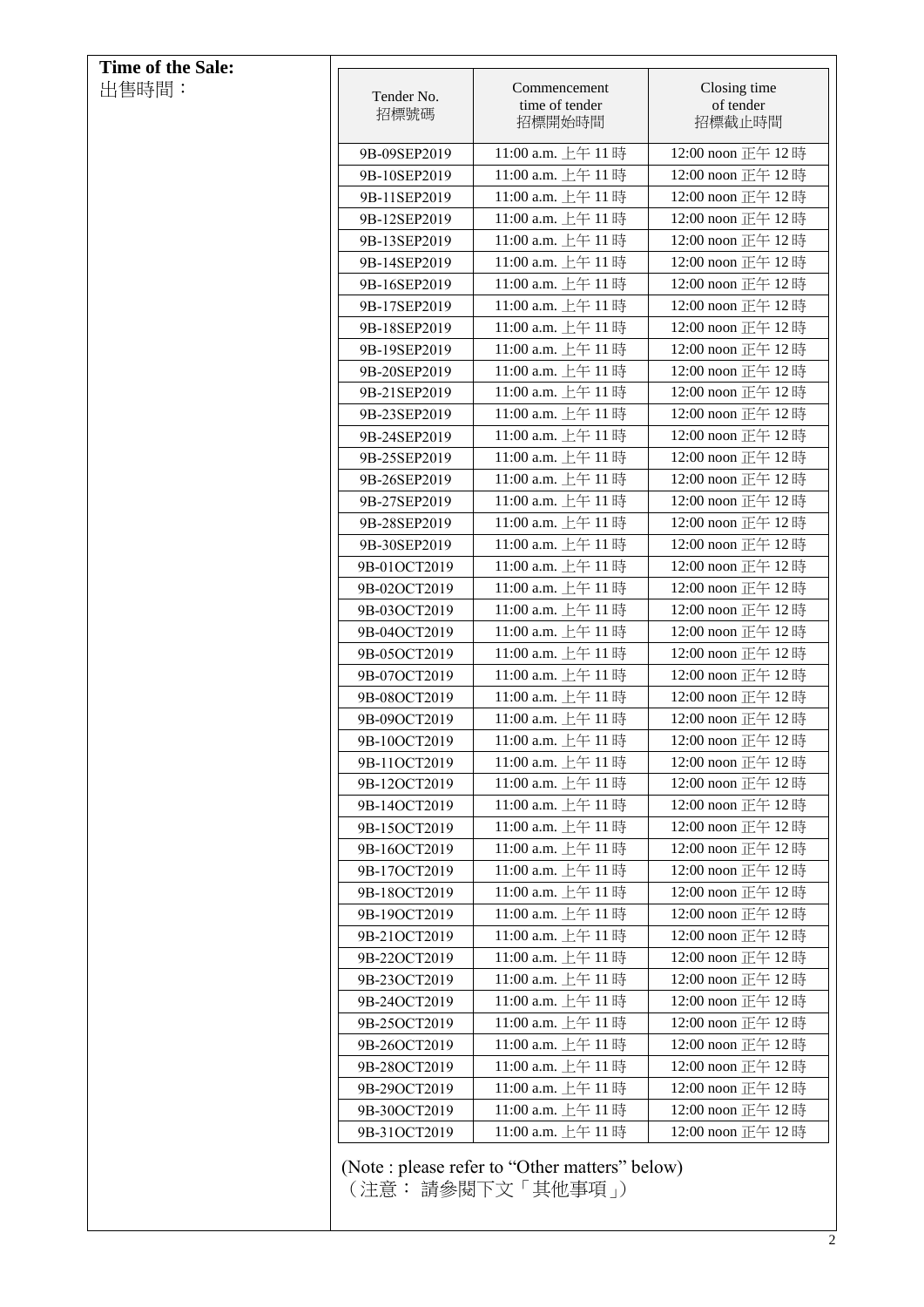| Place where the sale will                                                                                                                                                                | 19th Floor, Railway Plaza, 39 Chatham Road South, Tsim Sha                                            |  |  |
|------------------------------------------------------------------------------------------------------------------------------------------------------------------------------------------|-------------------------------------------------------------------------------------------------------|--|--|
| take place:                                                                                                                                                                              | Tsui, Kowloon                                                                                         |  |  |
| 出售地點:                                                                                                                                                                                    | 九龍尖沙咀漆咸道南 39 號鐵路大廈 19 樓                                                                               |  |  |
|                                                                                                                                                                                          |                                                                                                       |  |  |
|                                                                                                                                                                                          |                                                                                                       |  |  |
| <b>Number of specified</b>                                                                                                                                                               | 1                                                                                                     |  |  |
| residential properties                                                                                                                                                                   |                                                                                                       |  |  |
| that will be offered to be                                                                                                                                                               |                                                                                                       |  |  |
| sold:                                                                                                                                                                                    |                                                                                                       |  |  |
| 將提供出售的指明住宅物                                                                                                                                                                              |                                                                                                       |  |  |
| 業的數目                                                                                                                                                                                     |                                                                                                       |  |  |
|                                                                                                                                                                                          |                                                                                                       |  |  |
|                                                                                                                                                                                          |                                                                                                       |  |  |
| 將提供出售的指明住宅物業的描述:                                                                                                                                                                         | Description of the residential properties that will be offered to be sold:                            |  |  |
|                                                                                                                                                                                          |                                                                                                       |  |  |
| The following $flat(s)$ :                                                                                                                                                                |                                                                                                       |  |  |
| 以下單位 :                                                                                                                                                                                   |                                                                                                       |  |  |
| 9&10B                                                                                                                                                                                    |                                                                                                       |  |  |
|                                                                                                                                                                                          |                                                                                                       |  |  |
|                                                                                                                                                                                          |                                                                                                       |  |  |
| The method to be used to determine the order of priority in which each of the persons<br>interested in purchasing any of the specified residential properties may select the             |                                                                                                       |  |  |
| residential property that the person wishes to purchase:                                                                                                                                 | 將會使用何種方法,決定有意購買該等指明住宅物業的每名人士可揀選其意欲購買的住宅                                                               |  |  |
| 物業的優先次序:                                                                                                                                                                                 |                                                                                                       |  |  |
|                                                                                                                                                                                          |                                                                                                       |  |  |
| Subject to other matters, sale by tender - see details and particulars in the tender notices. Details<br>and particulars in the tender notices under different Tender No. are different. |                                                                                                       |  |  |
| 受制於其他事項,以招標方式出售 - 請參閱指明住宅物業的招標公告的細節和詳情。不同                                                                                                                                                |                                                                                                       |  |  |
| 招標號碼下招標公告的細節和詳情會有不同。                                                                                                                                                                     |                                                                                                       |  |  |
|                                                                                                                                                                                          | During the following periods, the tender notices and other relevant tender documents of the           |  |  |
|                                                                                                                                                                                          | specified residential properties will be made available for collection free of charge at 19/F,        |  |  |
| Railway Plaza, 39 Chatham Road South, Tsim Sha Tsui, Kowloon:-                                                                                                                           |                                                                                                       |  |  |
| 於以下時段,招標公告及其他有關招標文件可於九龍尖沙咀漆咸道南39號鐵路大廈19樓免<br>費領取:                                                                                                                                        |                                                                                                       |  |  |
|                                                                                                                                                                                          |                                                                                                       |  |  |
|                                                                                                                                                                                          | Tender notice and other relevant tender documents<br>will be made available for collection during the |  |  |

| Tender No.<br>招標號碼 | Specified residential properties that will be<br>offered to be sold                                | will be made available for collection during the<br>following periods<br>於以下時段,招標公告及<br>其他相關招標文件可供領取 |                                         |
|--------------------|----------------------------------------------------------------------------------------------------|------------------------------------------------------------------------------------------------------|-----------------------------------------|
|                    | 將提供出售的指明住宅物業的數目                                                                                    | Date<br>(Day/Month/Year)<br>日期(日/月/年)                                                                | Time<br>時間                              |
| 9B-09SEP2019       | All the specified residential properties set out in<br>the Sales Arrangements<br>所有於銷售安排中列出的指明住宅物業 | 09/09/2019                                                                                           | 9:00 a.m. to $12:00$ noon<br>上午9時至正午12時 |
| 9B-10SEP2019       | All the available and remaining<br>specified properties<br>所有可供出售及餘下的指明住宅物業                        | 10/09/2019                                                                                           | 9:00 a.m. to $12:00$ noon<br>上午9時至正午12時 |
| 9B-11SEP2019       | All the available and remaining<br>specified properties<br>所有可供出售及餘下的指明住宅物業                        | 11/09/2019                                                                                           | 9:00 a.m. to $12:00$ noon<br>上午9時至正午12時 |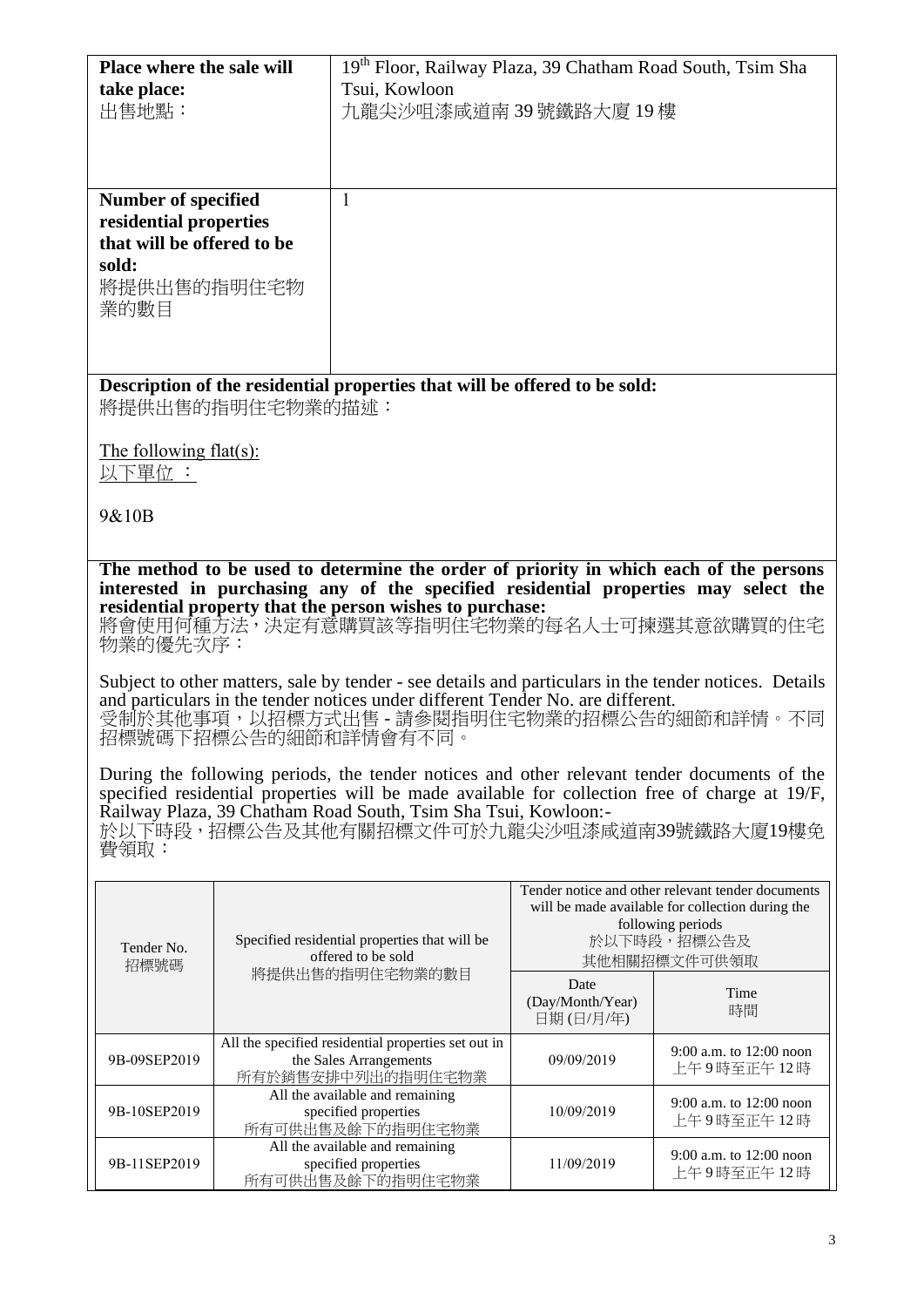| 9B-12SEP2019 | All the available and remaining<br>specified properties<br>所有可供出售及餘下的指明住宅物業 | 12/09/2019 | 9:00 a.m. to 12:00 noon<br>上午9時至正午12時 |
|--------------|-----------------------------------------------------------------------------|------------|---------------------------------------|
| 9B-13SEP2019 | All the available and remaining<br>specified properties<br>所有可供出售及餘下的指明住宅物業 | 13/09/2019 | 9:00 a.m. to 12:00 noon<br>上午9時至正午12時 |
| 9B-14SEP2019 | All the available and remaining<br>specified properties<br>所有可供出售及餘下的指明住宅物業 | 14/09/2019 | 9:00 a.m. to 12:00 noon<br>上午9時至正午12時 |
| 9B-16SEP2019 | All the available and remaining<br>specified properties<br>所有可供出售及餘下的指明住宅物業 | 16/09/2019 | 9:00 a.m. to 12:00 noon<br>上午9時至正午12時 |
| 9B-17SEP2019 | All the available and remaining<br>specified properties<br>所有可供出售及餘下的指明住宅物業 | 17/09/2019 | 9:00 a.m. to 12:00 noon<br>上午9時至正午12時 |
| 9B-18SEP2019 | All the available and remaining<br>specified properties<br>所有可供出售及餘下的指明住宅物業 | 18/09/2019 | 9:00 a.m. to 12:00 noon<br>上午9時至正午12時 |
| 9B-19SEP2019 | All the available and remaining<br>specified properties<br>所有可供出售及餘下的指明住宅物業 | 19/09/2019 | 9:00 a.m. to 12:00 noon<br>上午9時至正午12時 |
| 9B-20SEP2019 | All the available and remaining<br>specified properties<br>所有可供出售及餘下的指明住宅物業 | 20/09/2019 | 9:00 a.m. to 12:00 noon<br>上午9時至正午12時 |
| 9B-21SEP2019 | All the available and remaining<br>specified properties<br>所有可供出售及餘下的指明住宅物業 | 21/09/2019 | 9:00 a.m. to 12:00 noon<br>上午9時至正午12時 |
| 9B-23SEP2019 | All the available and remaining<br>specified properties<br>所有可供出售及餘下的指明住宅物業 | 23/09/2019 | 9:00 a.m. to 12:00 noon<br>上午9時至正午12時 |
| 9B-24SEP2019 | All the available and remaining<br>specified properties<br>所有可供出售及餘下的指明住宅物業 | 24/09/2019 | 9:00 a.m. to 12:00 noon<br>上午9時至正午12時 |
| 9B-25SEP2019 | All the available and remaining<br>specified properties<br>所有可供出售及餘下的指明住宅物業 | 25/09/2019 | 9:00 a.m. to 12:00 noon<br>上午9時至正午12時 |
| 9B-26SEP2019 | All the available and remaining<br>specified properties<br>所有可供出售及餘下的指明住宅物業 | 26/09/2019 | 9:00 a.m. to 12:00 noon<br>上午9時至正午12時 |
| 9B-27SEP2019 | All the available and remaining<br>specified properties<br>所有可供出售及餘下的指明住宅物業 | 27/09/2019 | 9:00 a.m. to 12:00 noon<br>上午9時至正午12時 |
| 9B-28SEP2019 | All the available and remaining<br>specified properties<br>所有可供出售及餘下的指明住宅物業 | 28/09/2019 | 9:00 a.m. to 12:00 noon<br>上午9時至正午12時 |
| 9B-30SEP2019 | All the available and remaining<br>specified properties<br>所有可供出售及餘下的指明住宅物業 | 30/09/2019 | 9:00 a.m. to 12:00 noon<br>上午9時至正午12時 |
| 9B-01OCT2019 | All the available and remaining<br>specified properties<br>所有可供出售及餘下的指明住宅物業 | 01/10/2019 | 9:00 a.m. to 12:00 noon<br>上午9時至正午12時 |
| 9B-02OCT2019 | All the available and remaining<br>specified properties<br>所有可供出售及餘下的指明住宅物業 | 02/10/2019 | 9:00 a.m. to 12:00 noon<br>上午9時至正午12時 |
| 9B-03OCT2019 | All the available and remaining<br>specified properties<br>所有可供出售及餘下的指明住宅物業 | 03/10/2019 | 9:00 a.m. to 12:00 noon<br>上午9時至正午12時 |
| 9B-04OCT2019 | All the available and remaining<br>specified properties<br>所有可供出售及餘下的指明住宅物業 | 04/10/2019 | 9:00 a.m. to 12:00 noon<br>上午9時至正午12時 |
| 9B-05OCT2019 | All the available and remaining<br>specified properties<br>所有可供出售及餘下的指明住宅物業 | 05/10/2019 | 9:00 a.m. to 12:00 noon<br>上午9時至正午12時 |
| 9B-07OCT2019 | All the available and remaining<br>specified properties<br>所有可供出售及餘下的指明住宅物業 | 07/10/2019 | 9:00 a.m. to 12:00 noon<br>上午9時至正午12時 |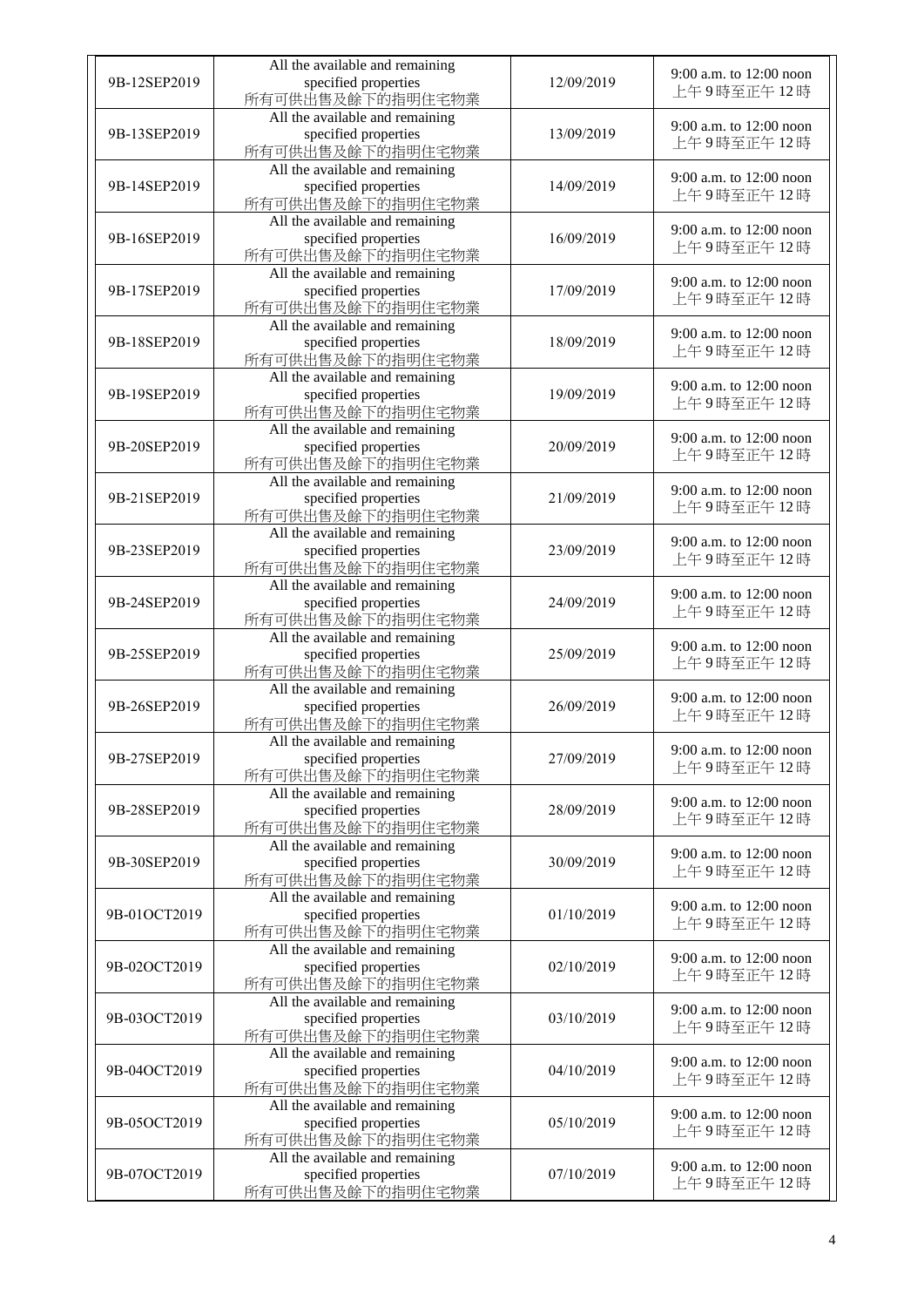| 9B-08OCT2019 | All the available and remaining<br>specified properties<br>所有可供出售及餘下的指明住宅物業 | 08/10/2019 | 9:00 a.m. to 12:00 noon<br>上午9時至正午12時 |
|--------------|-----------------------------------------------------------------------------|------------|---------------------------------------|
| 9B-09OCT2019 | All the available and remaining<br>specified properties<br>所有可供出售及餘下的指明住宅物業 | 09/10/2019 | 9:00 a.m. to 12:00 noon<br>上午9時至正午12時 |
| 9B-10OCT2019 | All the available and remaining<br>specified properties<br>所有可供出售及餘下的指明住宅物業 | 10/10/2019 | 9:00 a.m. to 12:00 noon<br>上午9時至正午12時 |
| 9B-11OCT2019 | All the available and remaining<br>specified properties<br>所有可供出售及餘下的指明住宅物業 | 11/10/2019 | 9:00 a.m. to 12:00 noon<br>上午9時至正午12時 |
| 9B-12OCT2019 | All the available and remaining<br>specified properties<br>所有可供出售及餘下的指明住宅物業 | 12/10/2019 | 9:00 a.m. to 12:00 noon<br>上午9時至正午12時 |
| 9B-14OCT2019 | All the available and remaining<br>specified properties<br>所有可供出售及餘下的指明住宅物業 | 14/10/2019 | 9:00 a.m. to 12:00 noon<br>上午9時至正午12時 |
| 9B-15OCT2019 | All the available and remaining<br>specified properties<br>所有可供出售及餘下的指明住宅物業 | 15/10/2019 | 9:00 a.m. to 12:00 noon<br>上午9時至正午12時 |
| 9B-16OCT2019 | All the available and remaining<br>specified properties<br>所有可供出售及餘下的指明住宅物業 | 16/10/2019 | 9:00 a.m. to 12:00 noon<br>上午9時至正午12時 |
| 9B-17OCT2019 | All the available and remaining<br>specified properties<br>所有可供出售及餘下的指明住宅物業 | 17/10/2019 | 9:00 a.m. to 12:00 noon<br>上午9時至正午12時 |
| 9B-18OCT2019 | All the available and remaining<br>specified properties<br>所有可供出售及餘下的指明住宅物業 | 18/10/2019 | 9:00 a.m. to 12:00 noon<br>上午9時至正午12時 |
| 9B-19OCT2019 | All the available and remaining<br>specified properties<br>所有可供出售及餘下的指明住宅物業 | 19/10/2019 | 9:00 a.m. to 12:00 noon<br>上午9時至正午12時 |
| 9B-21OCT2019 | All the available and remaining<br>specified properties<br>所有可供出售及餘下的指明住宅物業 | 21/10/2019 | 9:00 a.m. to 12:00 noon<br>上午9時至正午12時 |
| 9B-22OCT2019 | All the available and remaining<br>specified properties<br>所有可供出售及餘下的指明住宅物業 | 22/10/2019 | 9:00 a.m. to 12:00 noon<br>上午9時至正午12時 |
| 9B-23OCT2019 | All the available and remaining<br>specified properties<br>所有可供出售及餘下的指明住宅物業 | 23/10/2019 | 9:00 a.m. to 12:00 noon<br>上午9時至正午12時 |
| 9B-24OCT2019 | All the available and remaining<br>specified properties<br>所有可供出售及餘下的指明住宅物業 | 24/10/2019 | 9:00 a.m. to 12:00 noon<br>上午9時至正午12時 |
| 9B-25OCT2019 | All the available and remaining<br>specified properties<br>所有可供出售及餘下的指明住宅物業 | 25/10/2019 | 9:00 a.m. to 12:00 noon<br>上午9時至正午12時 |
| 9B-26OCT2019 | All the available and remaining<br>specified properties<br>所有可供出售及餘下的指明住宅物業 | 26/10/2019 | 9:00 a.m. to 12:00 noon<br>上午9時至正午12時 |
| 9B-28OCT2019 | All the available and remaining<br>specified properties<br>所有可供出售及餘下的指明住宅物業 | 28/10/2019 | 9:00 a.m. to 12:00 noon<br>上午9時至正午12時 |
| 9B-29OCT2019 | All the available and remaining<br>specified properties<br>所有可供出售及餘下的指明住宅物業 | 29/10/2019 | 9:00 a.m. to 12:00 noon<br>上午9時至正午12時 |
| 9B-30OCT2019 | All the available and remaining<br>specified properties<br>所有可供出售及餘下的指明住宅物業 | 30/10/2019 | 9:00 a.m. to 12:00 noon<br>上午9時至正午12時 |
| 9B-31OCT2019 | All the available and remaining<br>specified properties<br>所有可供出售及餘下的指明住宅物業 | 31/10/2019 | 9:00 a.m. to 12:00 noon<br>上午9時至正午12時 |